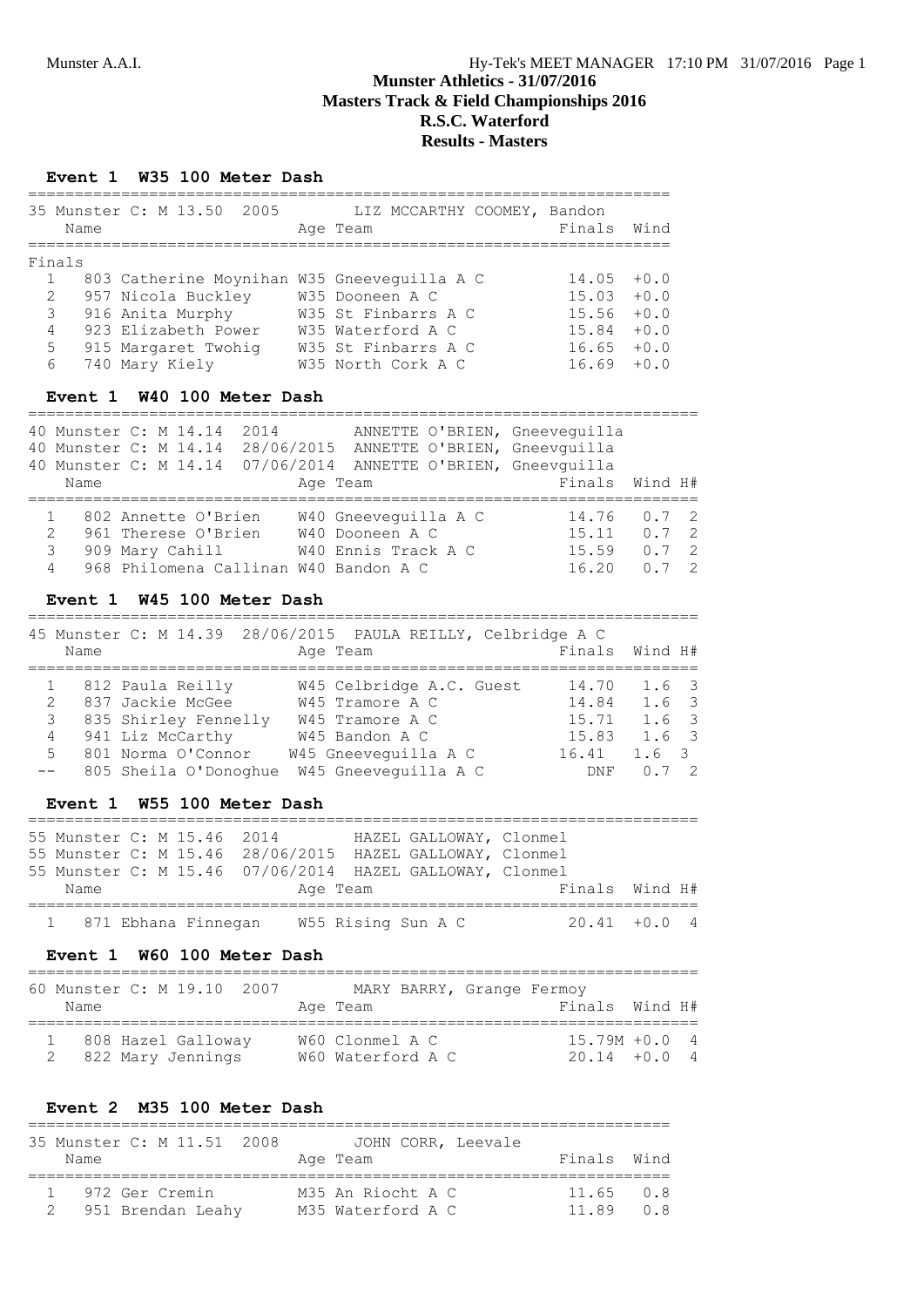#### **Event 2 M40 100 Meter Dash**

|   |                | 40 Munster C: M 11.60<br>2006 | RICHARD MCARTHUR, Individual - Cla |             |     |
|---|----------------|-------------------------------|------------------------------------|-------------|-----|
|   | Name           |                               | Age Team                           | Finals Wind |     |
|   |                |                               |                                    |             |     |
|   |                | 862 Anthony Greaney           | M40 An Riocht A C                  | 12.40       | 0.8 |
|   | $\mathbf{2}$   | 935 Michael Burke             | M40 Dundrum A C                    | 12.44       | 0.8 |
|   | 3              | 918 Wayne Lee                 | M40 Waterford A C                  | 13.06       | 0.8 |
|   | $\overline{4}$ | 946 Mark Burke                | M40 Moyglass A C                   | 13.32       | 0.8 |
|   | 5              | 887 Mossie Keogh              | M40 West Waterford A C             | 13.46       | 0.8 |
| 6 |                | 877 Patrick Leyden            | M40 Derg A.C.                      | 13.71       | 0.8 |

#### **Event 2 M45 100 Meter Dash**

========================================================================

| 45 Munster C: M 11.90 2004<br>Name                                                                                                                | BRENDAN MORAN, West Waterford<br>Age Team                                                    | Finals Wind H#                                                                            |
|---------------------------------------------------------------------------------------------------------------------------------------------------|----------------------------------------------------------------------------------------------|-------------------------------------------------------------------------------------------|
| 1 809 John O'Loughlin<br>2 905 Alex Conway<br>2 904 Finbarr Whelan<br>818 Jeremiah McCarthy<br>4<br>5 824 Nicholas Raicevic M45 Finisk Valley A C | M45 Crusaders A C Guest<br>M45 Ennis Track A C<br>M45 Liscarroll A C<br>M45 Kenmare & Dristi | $12.66$ $1.6$ 2<br>13.03<br>1.6 2<br>13.03<br>1.6 2<br>13.18<br>1.6 2<br>13.29<br>$1.6$ 2 |

#### **Event 2 M50 100 Meter Dash**

========================================================================

| Name | 50 Munster C: M 12.55 2009 | PAT CANTY, Tralee Harriers<br>Age Team | Finals Wind H#  |               |  |
|------|----------------------------|----------------------------------------|-----------------|---------------|--|
|      | 1 956 Tim Ryan             | M50 Dooneen A C                        | $13.89$ $1.9$ 3 |               |  |
|      | 2 911 John Murphy          | M50 Ennis Track A C                    | 14.20           | 1.9 3         |  |
|      | 903 Noel Sheehan           | M50 Liscarroll A C                     | 14.90           | 1.9.3         |  |
| 4    | 811 Martin Flaherty        | M50 Tralee Harriers A C                | 18.35           | $1.9 \quad 3$ |  |
|      | 5 937 Tommy Greene         | M50 St Johns A C                       | 20.54           | $1.9 \quad 3$ |  |

#### **Event 2 M55 100 Meter Dash**

| Name | 55 Munster C: M 12.60 2005              | BRENDAN DENNEHY, Rising Sun<br>Age Team | Finals Wind H#                  |  |
|------|-----------------------------------------|-----------------------------------------|---------------------------------|--|
|      | 806 Shane Sheridan<br>2 901 John Murphy | M55 D S D Guest<br>M55 Liscarroll A C   | $12.37M$ $1.7$ 4<br>14.06 1.7 4 |  |

# **Event 2 M60 100 Meter Dash**

| 60 Munster C: M 12.90 2010<br>Name |  |  | BRENDAN DENNEHY, Rising Sun<br>Age Team | Finals Wind H# |
|------------------------------------|--|--|-----------------------------------------|----------------|
| 1 863 James O'Hare                 |  |  | M60 Limerick A C                        | $14.70$ 1.7 4  |
| 2 890 Jimmy McGrath                |  |  | M60 West Waterford A C                  | 19.74 1.7 4    |

#### **Event 2 M65 100 Meter Dash**

| Name | 65 Munster C: M 13.59 2012                                    | BRENDAN DENNEHY, Rising Sun<br>Age Team                        | Finals Wind H#                                  |
|------|---------------------------------------------------------------|----------------------------------------------------------------|-------------------------------------------------|
| 3    | 1 866 Brendan Dennehy<br>807 Bernard O'Neill<br>966 John Rice | M65 Rising Sun A C<br>M65 Clonmel A C<br>M65 Grange Fermoy A C | $14.10 \t 0.75$<br>$14.45$ 0.7 5<br>21.33 0.7 5 |

#### **Event 2 M70 100 Meter Dash**

======================================================================== 70 Munster C: M 14.68 28/06/2015 CON O'DONOVAN, Rising Sun

|      |  |  |          | 70 Munster C: M 15.80 28/06/2015 JIM O'SHEA, Farranfore |  |  |                |  |
|------|--|--|----------|---------------------------------------------------------|--|--|----------------|--|
| Name |  |  | Age Team |                                                         |  |  | Finals Wind H# |  |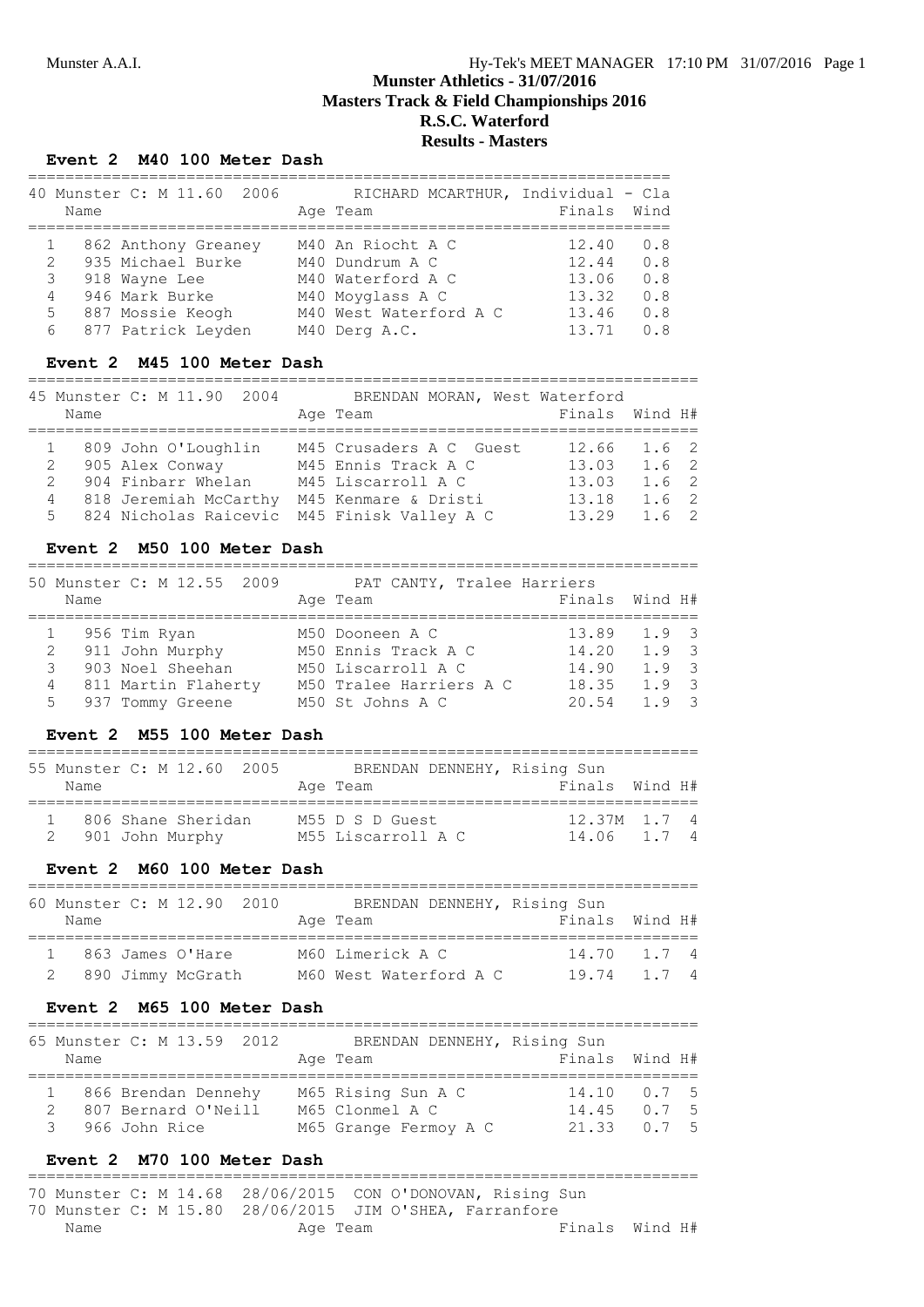# **Results - Masters**

| 1 870 Con O'Donovan   | M70 Rising Sun A C | $15.27M$ 0.7 5 |  |
|-----------------------|--------------------|----------------|--|
| 2 891 Jim O'Shea      | M70 Farranfore M V | 15.66M 0.7 5   |  |
| 3 963 Jerry O'Connell | M70 Country Club   | 19.26 0.7 5    |  |
| 4 869 Joe Hogan       | M70 Rising Sun A C | 34.03 0.7 5    |  |

#### **Event 3 W35 200 Meter Dash**

=====================================================================

| 35 Munster C: M 28.87 |                     | 2014 |                                             | ELAINE CRONIN, Gneevequilla                                 |  |
|-----------------------|---------------------|------|---------------------------------------------|-------------------------------------------------------------|--|
|                       |                     |      |                                             | 35 Munster C: M 28.87 28/06/2015 ELAINE CRONIN, Gneevquilla |  |
|                       |                     |      |                                             | 35 Munster C: M 28.87 07/06/2014 ELAINE CRONIN, Gneevquilla |  |
| Name                  |                     |      | Age Team                                    | Finals Wind                                                 |  |
|                       |                     |      | 803 Catherine Moynihan W35 Gneeveguilla A C | $30.08 - 3.2$                                               |  |
| $\mathbf{2}$          | 957 Nicola Buckley  |      | W35 Dooneen A C                             | $31.80 - 3.2$                                               |  |
| $\mathcal{S}$         |                     |      | 916 Anita Murphy M35 St Finbarrs A C        | $33.20 - 3.2$                                               |  |
| 4                     | 923 Elizabeth Power |      | W35 Waterford A C                           | $34.24 - 3.2$                                               |  |
| 5                     |                     |      | 894 Siobhan Colclough W35 Kilfinane A.C.    | $39.52 - 3.2$                                               |  |

### **Event 3 W40 200 Meter Dash**

======================================================================== 10 Munster C: M 29.32 28/06/2015 BBID STACK, Gne

| Name |                       | Age Team                                 |       | Finals Wind H# |  |
|------|-----------------------|------------------------------------------|-------|----------------|--|
|      |                       | 1 931 Aisling Ferguson W40 Waterford A C | 30.85 | NWI 2          |  |
|      | 952 Suzanne Dullaghan | W40 Waterford A C                        | 31.12 | NWT 2          |  |
|      | 3 961 Therese O'Brien | W40 Dooneen A C                          | 31.96 | NWT 2          |  |

### **Event 3 W45 200 Meter Dash**

| Name |                                          | 45 Munster C: M 30.30 28/06/2015 PAULA REILLY, Celbridge A C<br>Age Team | Finals Wind H# |                |  |
|------|------------------------------------------|--------------------------------------------------------------------------|----------------|----------------|--|
|      | 1 837 Jackie McGee<br>2 812 Paula Reilly | W45 Tramore A C<br>W45 Celbridge A.C. Guest                              | 31.29<br>31.30 | NWT 2<br>NWT 2 |  |

#### **Event 3 W50 200 Meter Dash**

| 50 Munster C: M 32.70 2010 |  |  |  |                   |  | CUSHLA MURPHY HEHIR, Marian |  |
|----------------------------|--|--|--|-------------------|--|-----------------------------|--|
| Name                       |  |  |  | Age Team          |  | Finals Wind H#              |  |
| 926 Gabrielle Blair        |  |  |  | W50 Waterford A C |  | $35.07 - 3.3$ 3             |  |

### **Event 3 W60 200 Meter Dash**

| 60 Munster C: M 41.60 2005<br>Name |  |                    |  | Age Team                               |  | TERRI GOUGH, West Waterford | Finals Wind H#                      |  |
|------------------------------------|--|--------------------|--|----------------------------------------|--|-----------------------------|-------------------------------------|--|
| 2 917 Marion Lyons                 |  | 808 Hazel Galloway |  | W60 Clonmel A C<br>W60 St Finbarrs A C |  |                             | $34.55M - 3.3$ 3<br>$43.06 - 3.3$ 3 |  |

### **Event 4 M35 200 Meter Dash**

|      | 35 Munster C: M 23.57 2012 |                     | BRENDAN LEAHY, Waterford A C |  |
|------|----------------------------|---------------------|------------------------------|--|
| Name |                            | Age Team            | Finals Wind                  |  |
|      |                            |                     |                              |  |
|      | 1 951 Brendan Leahy        | M35 Waterford A C   | $26.96 - 1.5$                |  |
| 2    | 843 Neilus Lyons           | M35 An Riocht A C   | $27.68 - 1.5$                |  |
| 3    | 907 Martin Curley          | M35 Ennis Track A C | $27.69 - 1.5$                |  |
|      | 4 920 Jonathan Brazil      | M35 Waterford A C   | $30.59 - 1.5$                |  |

#### **Event 4 M40 200 Meter Dash** ========================================================================

40 Munster C: M 24.04 2012 THOMAS GRIFFIN, An Riocht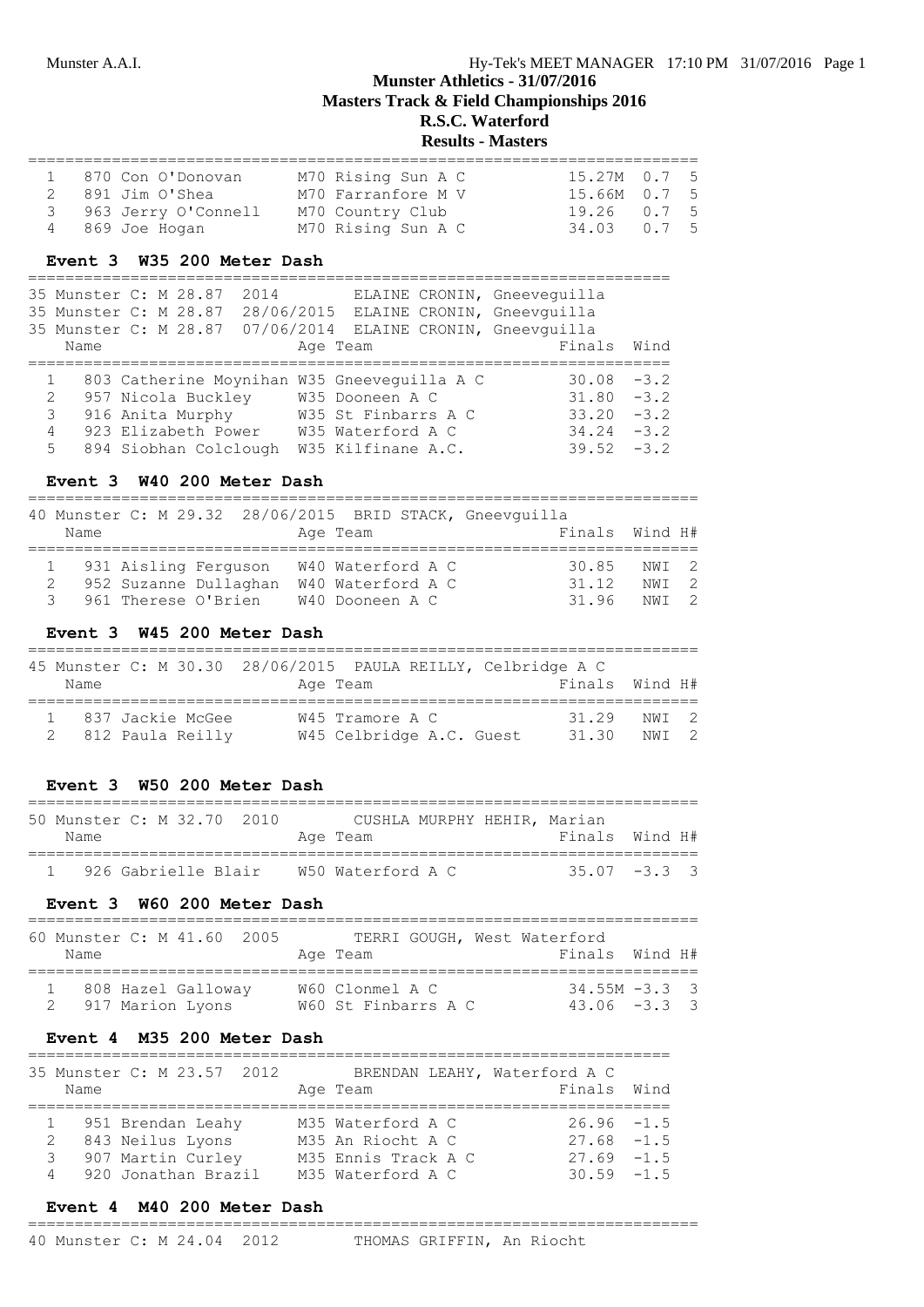# **Munster Athletics - 31/07/2016**

**Masters Track & Field Championships 2016**

## **R.S.C. Waterford Results - Masters**

|                     |                 |                        | 40 Munster C: M 24.60 07/06/2014 STEPHEN LAPPIN, Dooneen<br>40 Munster C: M 24.60 28/06/2015 STEPHEN LAPPIN, Dooneen |  |                 |  |
|---------------------|-----------------|------------------------|----------------------------------------------------------------------------------------------------------------------|--|-----------------|--|
| Name                |                 |                        | Age Team                                                                                                             |  | Finals Wind H#  |  |
|                     |                 |                        |                                                                                                                      |  |                 |  |
|                     | 759 Kevin Lynch |                        | M40 Lios Tuathail A C                                                                                                |  | $25.28 - 3.2$ 2 |  |
| 2 935 Michael Burke |                 |                        | M40 Dundrum A C                                                                                                      |  | $25.89 - 3.2$ 2 |  |
| 3 842 John McGlynn  |                 |                        | M40 An Riocht A C                                                                                                    |  | $25.90 - 3.2$ 2 |  |
|                     |                 | 4 867 Michael Dennehy  | M40 Rising Sun A C                                                                                                   |  | $27.82 - 3.2$ 2 |  |
|                     |                 | 5 877 Patrick Leyden   | M40 Derg A.C.                                                                                                        |  | $28.86 - 3.2$ 2 |  |
|                     |                 | -- 862 Anthony Greaney | M40 An Riocht A C                                                                                                    |  | DO $-3.2$ 2     |  |

#### **Event 4 M45 200 Meter Dash**

========================================================================

|      | 45 Munster C: M 24.75 2011                 | RICHARD MCARTHUR, St Cronans |                 |
|------|--------------------------------------------|------------------------------|-----------------|
| Name |                                            | Age Team                     | Finals Wind H#  |
|      |                                            |                              |                 |
|      | 1 728 Gregory Fitzgerald M45 Waterford A C |                              | $26.33 -2.2$ 3  |
|      | 2 809 John O'Loughlin                      | M45 Crusaders A C Guest      | $26.51 -2.2$ 3  |
| 3    | 904 Finbarr Whelan                         | M45 Liscarroll A C           | $27.53 -2.2$ 3  |
|      | 4 928 Pascal Halley                        | M45 Waterford A C            | $27.91 - 2.2$ 3 |
|      | 5 727 Yevgeny Chizhikov                    | M45 Waterford A C            | $28.67 - 2.2$ 3 |

### **Event 4 M50 200 Meter Dash**

|      | 50 Munster C: M 26.71 2011<br>50 Munster C: M 27.55 28/06/2015 NEILUS DALY, Tralee Harriers |                     |  | CON SHEEHAN, Carraig na BhFear |  |
|------|---------------------------------------------------------------------------------------------|---------------------|--|--------------------------------|--|
| Name |                                                                                             | Age Team            |  | Finals Wind H#                 |  |
|      |                                                                                             |                     |  |                                |  |
|      | 1 898 Tom Gallagher                                                                         | M50 Naas A.C. Guest |  | $28.92 - 2.5$ 4                |  |
| 2    | 956 Tim Ryan                                                                                | M50 Dooneen A C     |  | $29.21 - 2.5$ 4                |  |
| 3    | 911 John Murphy                                                                             | M50 Ennis Track A C |  | $29.55 - 2.5$ 4                |  |
| 4    | 861 Adrian Young                                                                            | M50 Templemore A C  |  | $31.10 -2.5$ 4                 |  |

#### **Event 4 M55 200 Meter Dash**

#### ========================================================================

| 55 Munster C: M 25.90 2005 |                    |  | BRENDAN DENNEHY, Rising Sun |                |       |  |
|----------------------------|--------------------|--|-----------------------------|----------------|-------|--|
| Name                       |                    |  | Age Team                    | Finals Wind H# |       |  |
|                            |                    |  |                             |                |       |  |
|                            | 806 Shane Sheridan |  | M55 D S D Guest             | 25.99          | NWI 5 |  |
| 2 901 John Murphy          |                    |  | M55 Liscarroll A C          | 29.76          | NWT 5 |  |
| $\mathcal{R}$              | 945 Nick Russell   |  | M55 Sli Cualann A C Guest   | 30.57          | NWT 5 |  |
| 4 868 Stephen Murphy       |                    |  | M55 Rising Sun A C          | 34.73          | NWT 5 |  |

#### **Event 4 M60 200 Meter Dash**

| M<br>$\sim$<br>M |  | $\overline{\phantom{0}}$ |
|------------------|--|--------------------------|

| Name               | 60 MUNSTEL C: M 27.10 2010 | BRENDAN DENNEHI, KISING SUN<br>Age Team |  |  | Finals Wind H# |  |
|--------------------|----------------------------|-----------------------------------------|--|--|----------------|--|
| 1 863 James O'Hare |                            | M60 Limerick A C                        |  |  | 31.98 NWI 5    |  |
|                    | 2 890 Jimmy McGrath        | M60 West Waterford A C                  |  |  | 42.36 NWI 5    |  |

#### **Event 4 M65 200 Meter Dash**

| 65 Munster C: M 27.89 2014 |  |  |          |                    | BRENDAN DENNEHY, Rising Sun                                  |  |                |  |
|----------------------------|--|--|----------|--------------------|--------------------------------------------------------------|--|----------------|--|
|                            |  |  |          |                    | 65 Munster C: M 27.89 07/06/2014 BRENDAN DENNEHY, Rising Sun |  |                |  |
|                            |  |  |          |                    | 65 Munster C: M 27.89 28/06/2015 BRENDAN DENNEHY, Rising Sun |  |                |  |
| Name                       |  |  | Age Team |                    |                                                              |  | Finals Wind H# |  |
|                            |  |  |          |                    |                                                              |  |                |  |
| 1 866 Brendan Dennehy      |  |  |          | M65 Rising Sun A C |                                                              |  | $29.56 -2.0 6$ |  |
| 2 807 Bernard O'Neill      |  |  |          | M65 Clonmel A C    |                                                              |  | $31.34 -2.0$ 6 |  |

### **Event 4 M70 200 Meter Dash**

#### ======================================================================== 70 Munster C: M 33.20 2012 JIM O'SHEA, Farranfore MV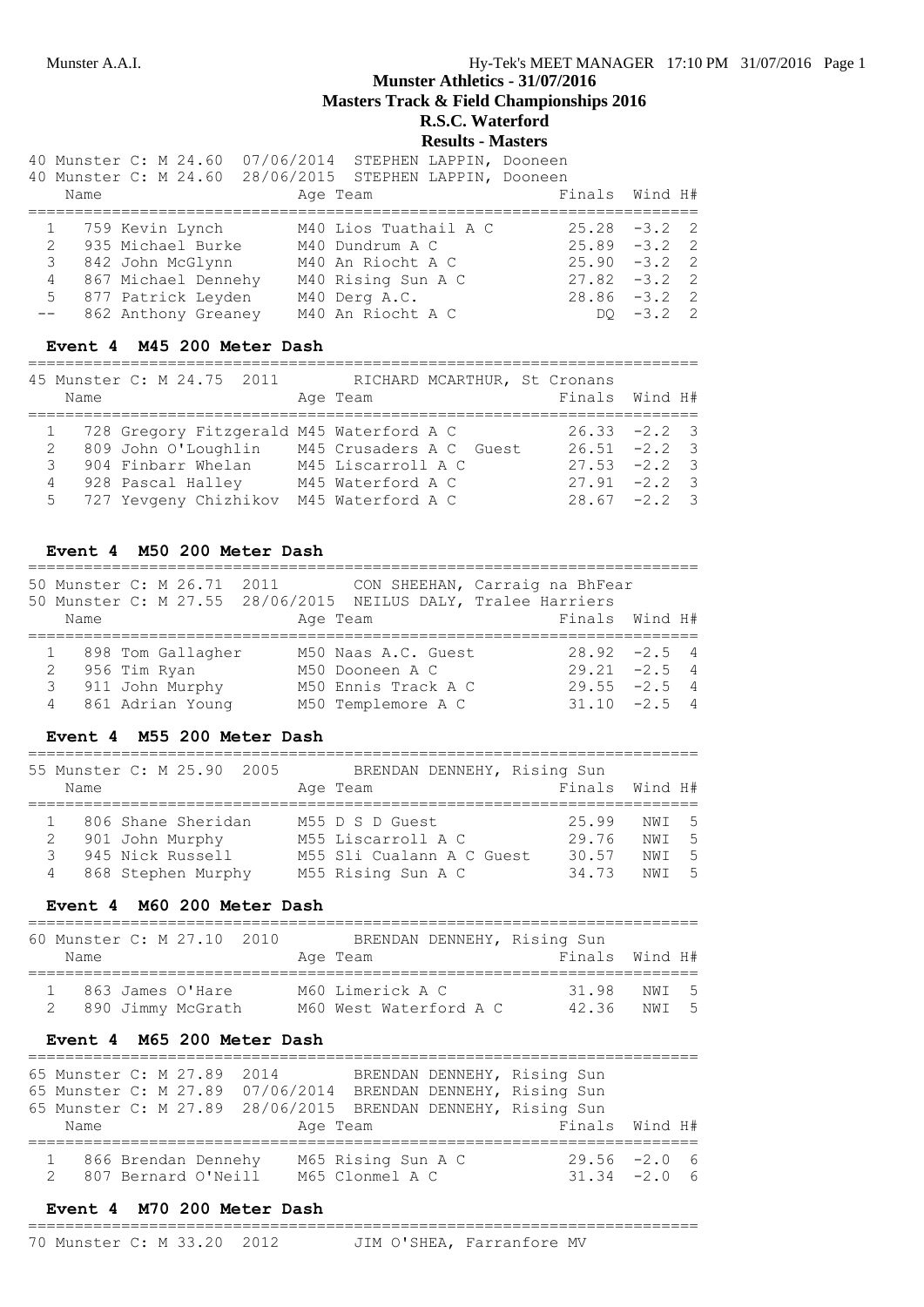| Name |                                            | Age Team                               | Finals Wind H#                   |  |
|------|--------------------------------------------|----------------------------------------|----------------------------------|--|
|      | 1 870 Con O'Donovan<br>963 Jerry O'Connell | M70 Rising Sun A C<br>M70 Country Club | $34.31 -2.0$ 6<br>$41.35 -2.0 6$ |  |
|      | 3 869 Joe Hogan                            | M70 Rising Sun A C                     | $59.00 -2.06$                    |  |

#### **Event 5 W35 400 Meter Dash**

# ================================================================

| Name | 35 Munster C: M 1:07.98 2009                                    | ANN MARIE HEALY, Eagle<br>Age Team                            | Finals                        |
|------|-----------------------------------------------------------------|---------------------------------------------------------------|-------------------------------|
|      | 957 Nicola Buckley<br>916 Anita Murphy<br>3 915 Margaret Twohig | W35 Dooneen A C<br>W35 St Finbarrs A C<br>W35 St Finbarrs A C | 1:10.53<br>1:14.79<br>1:21.08 |

#### **Event 5 W40 400 Meter Dash**

|      | 40 Munster C: M 1:08.80<br>2013       |            |                     | BRID STACK, Gneeveguilla    |          |
|------|---------------------------------------|------------|---------------------|-----------------------------|----------|
|      | 40 Munster C: M 1:10.22               | 28/06/2015 |                     | SUZANNE DULLAGHAN, Waterfor |          |
|      | 40 Munster C: M 1:10.22               | 07/06/2014 |                     | SUZANNE DULLAGHAN, Waterfor |          |
| Name |                                       | Age Team   |                     |                             | Finals   |
|      |                                       |            |                     |                             |          |
|      | 952 Suzanne Dullaghan                 |            | W40 Waterford A C   |                             | 1:09.85M |
| 2    | 909 Mary Cahill                       |            | W40 Ennis Track A C |                             | 1:10.44  |
| 3    | 691 Verena Tarpey                     |            | W40 Dooneen A C     |                             | 1:15.63  |
| 4    | 968 Philomena Callinan W40 Bandon A C |            |                     |                             | 1:17.25  |

### **Event 5 W45 400 Meter Dash**

| Name | 45 Munster C: M 1:07.77 28/06/2015 PAULA MURPHY, Dooneen | Age Team                               | Finals H#          |                                  |
|------|----------------------------------------------------------|----------------------------------------|--------------------|----------------------------------|
|      | 913 Ann Marie Healy<br>2 834 Elaine Barry                | W45 St Finbarrs A C<br>W45 Tramore A C | 1:09.67<br>1:13.09 | $\overline{2}$<br>$\overline{2}$ |

### **Event 5 W50 400 Meter Dash**

|      |  | 50 Munster C: M 1:16.97 2014 |          |                   | GABRIELLE BLAIR, Waterford A C                                |  |
|------|--|------------------------------|----------|-------------------|---------------------------------------------------------------|--|
|      |  |                              |          |                   | 50 Munster C: M 1:16.97 28/06/2015 GABRIELLA BLAIR, Waterford |  |
|      |  |                              |          |                   | 50 Munster C: M 1:16.97 07/06/2014 GABRIELLA BLAIR, Waterford |  |
| Name |  |                              | Age Team |                   | Finals H#                                                     |  |
|      |  |                              |          |                   |                                                               |  |
|      |  | 1 926 Gabrielle Blair        |          | W50 Waterford A C | $1:19.75$ 2                                                   |  |

### **Event 5 W60 400 Meter Dash**

| Name               |  | Age Team |                     |  | 60 Munster C: M 1:33.47 28/06/2015 MARION LYONS, St Finbarrs<br>Finals H# |  |
|--------------------|--|----------|---------------------|--|---------------------------------------------------------------------------|--|
| 1 917 Marion Lyons |  |          | W60 St Finbarrs A C |  | $1:37.18$ 2                                                               |  |

### **Event 6 M35 400 Meter Dash**

| 35 Munster C: M 53.41 2014<br>Name  |  |                                                                                                       |  | Age Team                                                                                           | KEVIN LYNCH, Listowel | Finals                                        |
|-------------------------------------|--|-------------------------------------------------------------------------------------------------------|--|----------------------------------------------------------------------------------------------------|-----------------------|-----------------------------------------------|
| $\mathbf{2}^{\circ}$<br>3<br>4<br>5 |  | 832 Simon Everard<br>859 Adrian McGinley<br>953 John Dineen<br>892 Keith Burke<br>920 Jonathan Brazil |  | M35 Crusaders A C<br>M35 Templemore A C<br>M35 Waterford A C<br>M35 Eagle A C<br>M35 Waterford A C | Guest                 | 54.25<br>55.36<br>56.74<br>1:02.16<br>1:08.83 |

#### **Event 6 M40 400 Meter Dash**

#### ===================================================================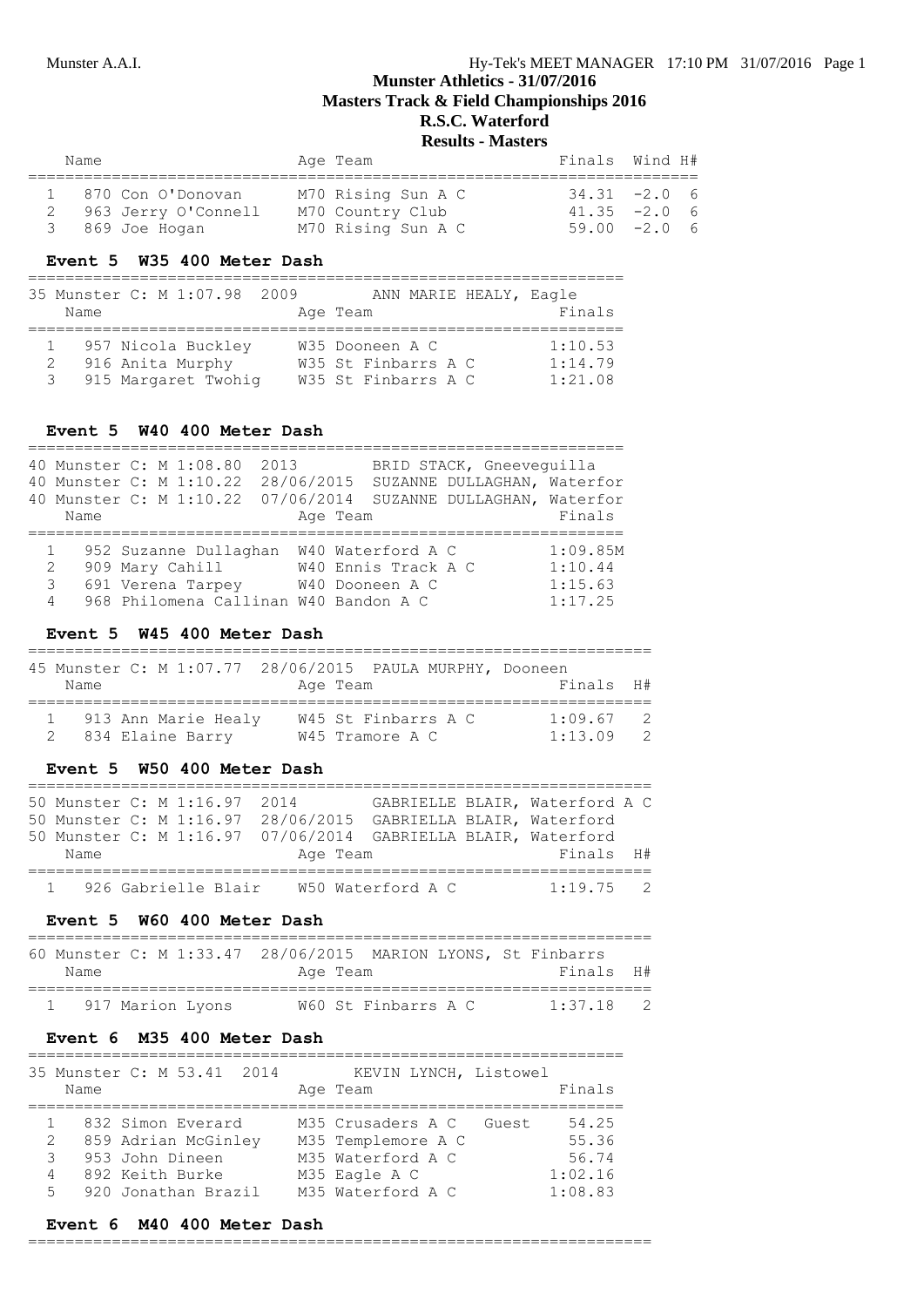# **Munster Athletics - 31/07/2016 Masters Track & Field Championships 2016**

**R.S.C. Waterford**

# **Results - Masters**

|               |                       | 40 Munster C: M 54.90 28/06/2015 KEVIN LYNCH, Listowel |           |                |
|---------------|-----------------------|--------------------------------------------------------|-----------|----------------|
| Name          |                       | Age Team                                               | Finals H# |                |
|               | 1 759 Kevin Lynch     | M40 Lios Tuathail A C                                  | 56.55     | - 2            |
|               | 2 935 Michael Burke   | M40 Dundrum A C                                        | 58.67     | $\overline{2}$ |
| $\mathcal{E}$ | 955 Tony Fitzgerald   | M40 Dooneen A C                                        | 59.35     | - 2            |
|               | 4 867 Michael Dennehy | M40 Rising Sun A C                                     | 1:01.41   | $\mathcal{P}$  |

### **Event 6 M45 400 Meter Dash**

| 45 Munster C: M 57.02 2012<br>Name |                     |  |  | TOM O'BRIEN, Waterford A C<br>Age Team   | Finals  | H #            |
|------------------------------------|---------------------|--|--|------------------------------------------|---------|----------------|
|                                    |                     |  |  |                                          |         |                |
|                                    |                     |  |  | 728 Gregory Fitzgerald M45 Waterford A C | 58.77 2 |                |
|                                    | 809 John O'Loughlin |  |  | M45 Crusaders A C Guest                  | 59.31   | $\overline{2}$ |
| 3 850 Paul La Roque                |                     |  |  | M45 Leevale A C                          | 1:14.13 | $\overline{2}$ |

#### **Event 6 M50 400 Meter Dash**

|      | 50 Munster C: M 1:01.00 2007 | JOE GOUGH, West Waterford |         |     |
|------|------------------------------|---------------------------|---------|-----|
| Name |                              | Age Team                  | Finals  | H # |
|      | 1 911 John Murphy            | M50 Ennis Track A C       | 1:04.26 | - 3 |
| 2    | 825 Jerome Foley             | M50 Farranfore            | 1:02.12 | - 3 |
|      | 3 888 ray Hahesy             | M50 West Waterford A C    | 1:07.61 | - 3 |

### **Event 6 M55 400 Meter Dash**

|      | 55 Munster C: M 59.10 2010 |  |                    |  | JOE GOUGH, West Waterford |  |
|------|----------------------------|--|--------------------|--|---------------------------|--|
| Name |                            |  | Age Team           |  | Finals H#                 |  |
|      |                            |  |                    |  |                           |  |
|      | 868 Stephen Murphy         |  | M55 Rising Sun A C |  | $1:14.77$ 3               |  |

### **Event 6 M65 400 Meter Dash**

|      | 65 Munster C: M 1:08.90 2010 |                    | MIKE KIELY, Rising Sun |             |  |
|------|------------------------------|--------------------|------------------------|-------------|--|
| Name |                              | Age Team           |                        | Finals H#   |  |
|      | 1 873 Jimmy Murray           | M65 Rising Sun A C |                        | $1:28.14$ 3 |  |

### **Event 6 M70 400 Meter Dash**

| Name | 70 Munster C: M 1:26.20 2006             | WILLIE NEENAN, Rising Sun<br>Age Team  | Finals H#               |                          |
|------|------------------------------------------|----------------------------------------|-------------------------|--------------------------|
|      | 865 Michael Kiely<br>963 Jerry O'Connell | M70 Rising Sun A C<br>M70 Country Club | $1:19.77M$ 3<br>1:37.66 | $\overline{\phantom{a}}$ |

### **Event 7 W35 800 Meter Run**

| Name   | 35 Munster C: M 2:31.20 2009                                 | Age Team                                                    |  | MARGO DINAN, St Finbarrs<br>Finals |
|--------|--------------------------------------------------------------|-------------------------------------------------------------|--|------------------------------------|
| 2<br>3 | 934 Ruth Millerick<br>930 Joan Mahony<br>915 Margaret Twohig | W35 Youghal A C<br>W35 Waterford A C<br>W35 St Finbarrs A C |  | 2:40.01<br>2:46.49<br>2:58.16      |

### **Event 7 W40 800 Meter Run**

| Name | 40 Munster C: M 2:35.90 2002            | MARY SWEENEY, St Finbarrs<br>Age Team    | Finals             |
|------|-----------------------------------------|------------------------------------------|--------------------|
|      | 909 Mary Cahill<br>931 Aisling Ferguson | W40 Ennis Track A C<br>W40 Waterford A C | 2:36.54<br>2:37.49 |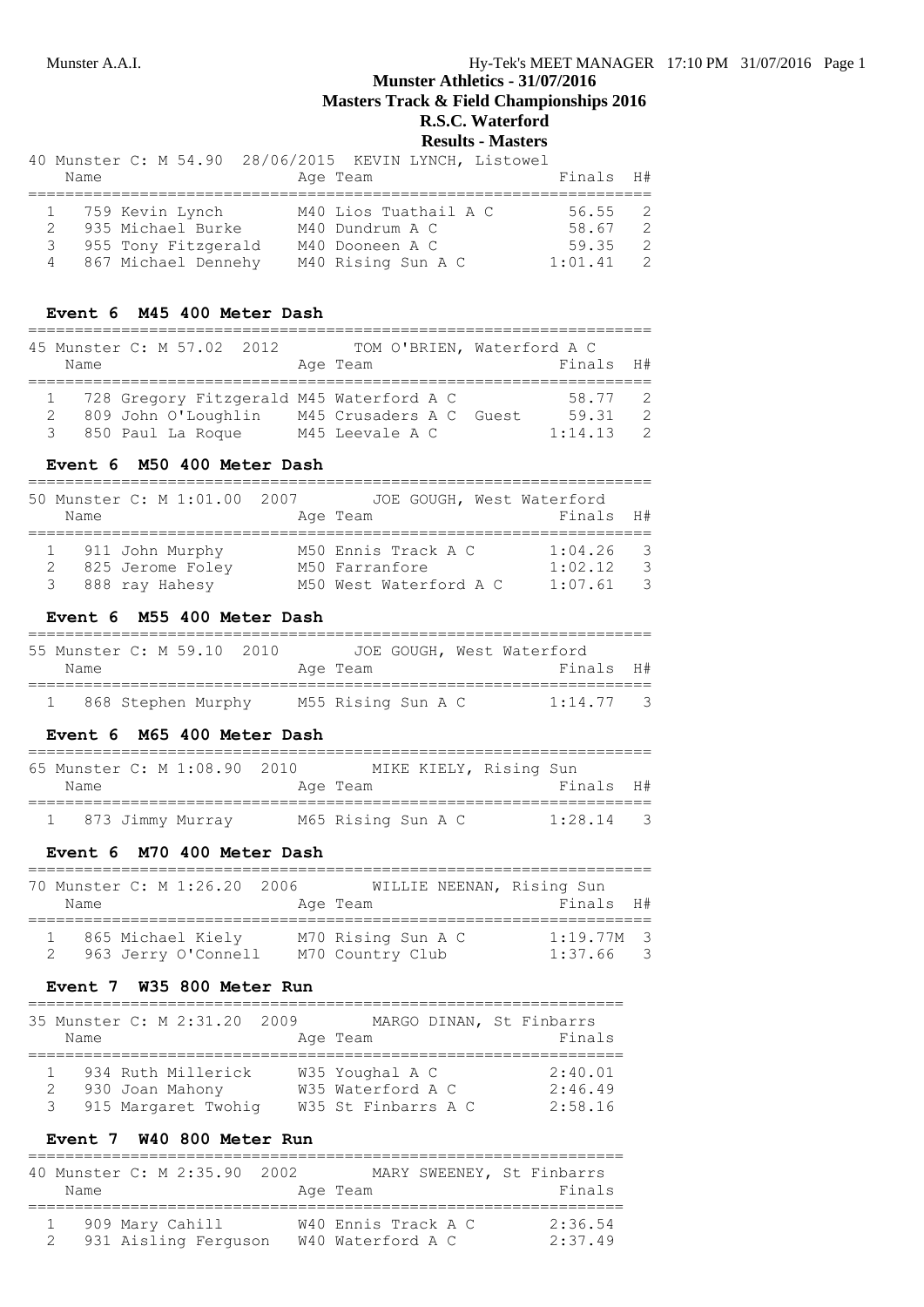| 3    691 Verena Tarpey                  | W40 Dooneen A C | 2:49.63 |
|-----------------------------------------|-----------------|---------|
| 4 968 Philomena Callinan W40 Bandon A C |                 | 2:59.79 |

### **Event 7 W45 800 Meter Run**

| Name          |                                                             | 45 Munster C: M 2:40.61 28/06/2015 PAULA MURPHY, Dooneen<br>Age Team | Finals                         |
|---------------|-------------------------------------------------------------|----------------------------------------------------------------------|--------------------------------|
| $\mathcal{R}$ | 913 Ann Marie Healy<br>834 Elaine Barry<br>971 Anna O'Neill | W45 St Finbarrs A C<br>W45 Tramore A C<br>W45 Dohenys A C            | 2:38.16M<br>2:46.04<br>2:49.01 |

### **Event 7 W50 800 Meter Run**

| Name |                     |  | 50 Munster C: M 3:22.15 28/06/2015 REGINA BURTON, St Finbarrs<br>Age Team |  | Finals   |
|------|---------------------|--|---------------------------------------------------------------------------|--|----------|
|      | 926 Gabrielle Blair |  | W50 Waterford A C                                                         |  | 2:55.85M |

#### **Event 7 W60 800 Meter Run**

| Name | 60 Munster C: M 3:26.60 2006          | Age Team                                 | MAGGIE DUNNE, Grange Fermoy<br>Finals |
|------|---------------------------------------|------------------------------------------|---------------------------------------|
|      | 822 Mary Jennings<br>917 Marion Lyons | W60 Waterford A C<br>W60 St Finbarrs A C | 3:11.91M<br>3:36.92                   |

### **Event 8 M35 800 Meter Run**

|        | 35 Munster C: M 2:04.81<br>35 Munster C: M 2:04.81<br>35 Munster C: M 2:04.81 | 2014<br>28/06/2015<br>07/06/2014 | KEVIN LYNCH, Listowel<br>KEVIN LYNCH, Listowel<br>KEVIN LYNCH, Listowel |                               |
|--------|-------------------------------------------------------------------------------|----------------------------------|-------------------------------------------------------------------------|-------------------------------|
| Name   |                                                                               | Age Team                         |                                                                         | Finals                        |
| 2<br>3 | 953 John Dineen<br>833 Brian Murphy<br>921 Tony Quinlan                       |                                  | M35 Waterford A C<br>M35 Carrick on Suir A C<br>M35 Waterford A C       | 2:11.06<br>2:14.62<br>2:18.19 |

#### **Event 8 M40 800 Meter Run**

|               | 40 Munster C: M 2:05.13<br>40 Munster C: M 2:06.95 | 28/06/2015<br>KEVIN LYNCH, Listowel<br>28/06/2015<br>WILLIE O'DWYER, Dundrum |         |
|---------------|----------------------------------------------------|------------------------------------------------------------------------------|---------|
|               | 40 Munster C: M 2:06.95                            | 07/06/2014<br>WILLIE O'DWYER, Dundrum                                        |         |
| Name          |                                                    | Age Team                                                                     | Finals  |
|               | 876 Lawrence Arthur                                | M40 Derg A.C.                                                                | 2:07.30 |
| 2             | 955 Tony Fitzgerald                                | M40 Dooneen A C                                                              | 2:12.83 |
| $\mathcal{E}$ | 882 Gary Madden                                    | M40 Derg A.C.                                                                | 2:16.18 |

#### **Event 8 M45 800 Meter Run**

| Name | 45 Munster C: M 2:09.26 2011 | Age Team          | HARRY O'BRIEN, West Waterfo<br>Finals |
|------|------------------------------|-------------------|---------------------------------------|
|      |                              |                   |                                       |
|      | 928 Pascal Halley            | M45 Waterford A C | 2:20.83                               |
|      | 727 Yevgeny Chizhikov        | M45 Waterford A C | 2:20.89                               |
| 3    | 850 Paul La Roque            | M45 Leevale A C   | 2:31.72                               |

### **Event 8 M50 800 Meter Run**

================================================================ 50 Munster C: M 2:14.00 2003 JOE GOUGH, West Waterford Name **Age Team Age Team** Finals ================================================================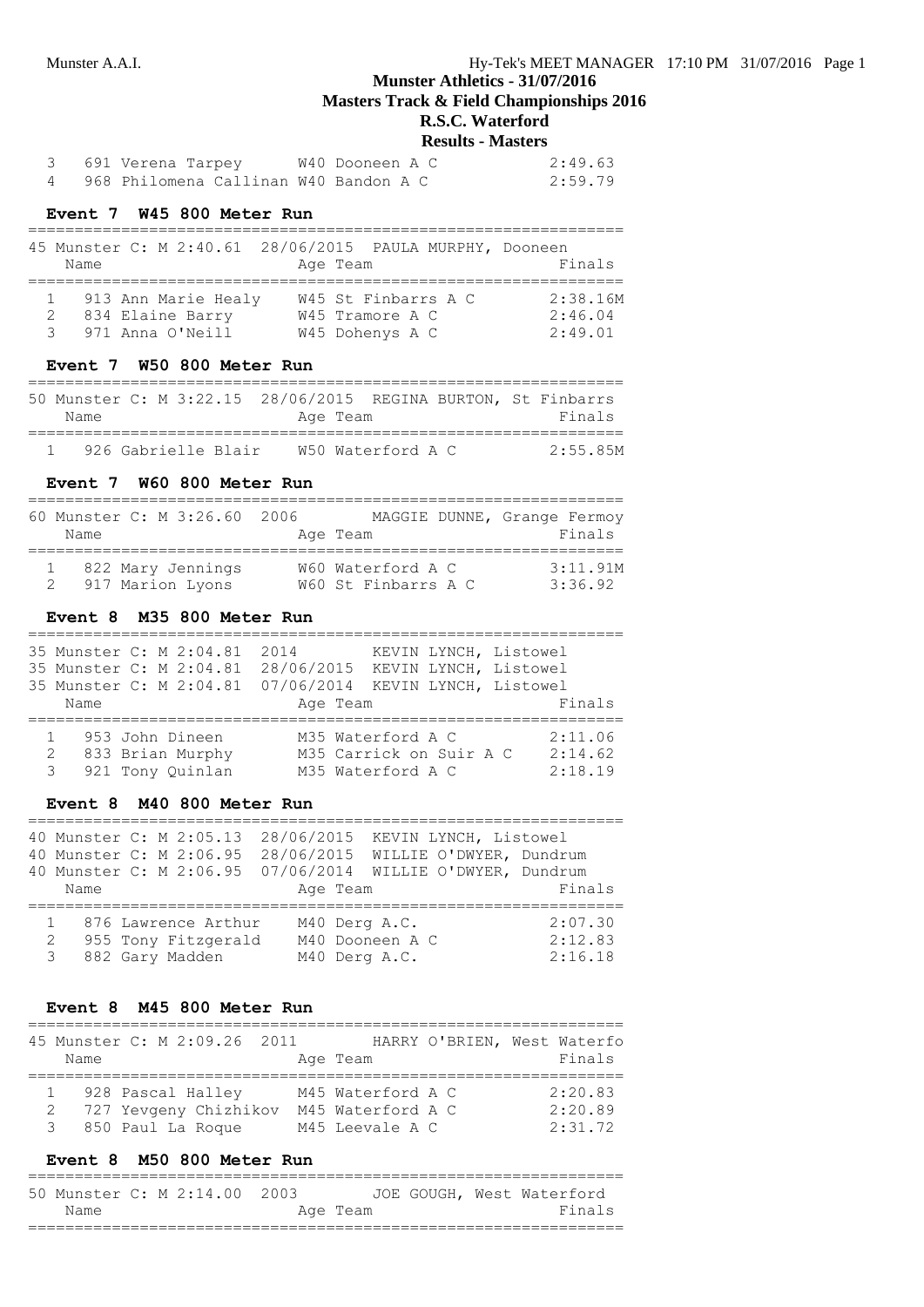### **Results - Masters**

| 1 936 Michael Kelly | M50 Derg A.C.      | 2:22.60 |
|---------------------|--------------------|---------|
| 2 825 Jerome Foley  | M50 Farranfore M V | 2:23.31 |
| 3 813 Pat Coffey    | M50 Clonmel A C    | 2:31.76 |

### **Event 8 M55 800 Meter Run**

| Name        | 55 Munster C: M 2:16.37 2012                                                      | JOE GOUGH, West Waterford<br>Age Team                                                 | Finals                                   |
|-------------|-----------------------------------------------------------------------------------|---------------------------------------------------------------------------------------|------------------------------------------|
| 2<br>3<br>4 | 924 Walter Keane<br>912 Michael Murphy<br>908 Michael Clune<br>868 Stephen Murphy | M55 Waterford A C<br>M55 St Finbarrs A C<br>M55 Ennis Track A C<br>M55 Rising Sun A C | 2:23.33<br>2:23.80<br>2:34.76<br>2:53.81 |

### **Event 8 M65 800 Meter Run**

| Name | 65 Munster C: M 2:46.19 2010          | MICHAEL KIELY, Rising Sun<br>Age Team     | Finals             |
|------|---------------------------------------|-------------------------------------------|--------------------|
|      | 1 873 Jimmy Murray<br>906 Sean Whelan | M65 Rising Sun A C<br>M65 Ennis Track A C | 3:07.58<br>3:13.97 |

### **Event 8 M70 800 Meter Run**

| Name | 70 Munster C: M 3:01.70 2007 | FLOR O'LEARY, St Finbarrs<br>Age Team | Finals    |
|------|------------------------------|---------------------------------------|-----------|
|      | 865 Michael Kiely            | M70 Rising Sun A C                    | $3.13$ 24 |

# **Event 9 W35 1500 Meter Run**

| Name | 35 Munster C: M 4:55.30 2011        | Age Team                                 | CORRINA WALSH, West Waterfo<br>Finals |
|------|-------------------------------------|------------------------------------------|---------------------------------------|
|      | 930 Joan Mahony<br>914 Irene Eighan | W35 Waterford A C<br>W35 St Finbarrs A C | 5:33.06<br>5:46.50                    |

#### **Event 9 W40 1500 Meter Run**

| Name |                   | Age Team        |  | 40 Munster C: M 4:58.15 28/06/2015 MARIA MCCARTHY, Farranfore<br>Finals |
|------|-------------------|-----------------|--|-------------------------------------------------------------------------|
|      | 691 Verena Tarpey | W40 Dooneen A C |  | 6.0316                                                                  |

#### **Event 9 W45 1500 Meter Run**

| Name | 45 Munster C: M 5:16.14 2008           | Age Team                           |  | AILIS NI HAODH, St Finbarrs<br>Finals |
|------|----------------------------------------|------------------------------------|--|---------------------------------------|
|      | 875 Evelyn Cashman<br>971 Anna O'Neill | W45 Youghal A C<br>W45 Dohenys A C |  | 5:16.84<br>5:42.76                    |

### **Event 9 W50 1500 Meter Run**

| 50 Munster C: M 5:21.08 2012 |  |  |                                             |  | RITA KIERCE, St Marys - Cla |        |  |
|------------------------------|--|--|---------------------------------------------|--|-----------------------------|--------|--|
| Name                         |  |  | Age Team                                    |  |                             | Finals |  |
|                              |  |  |                                             |  |                             |        |  |
|                              |  |  | 847 Michelle O'Mahoney W50 Kilmurry Ibc/N C |  | 5:40.26                     |        |  |

#### **Event 9 W60 1500 Meter Run**

| 60 Munster C: M 6:48.60 2006 |  |  |          | MAGGIE DUNNE, Grange Fermoy |
|------------------------------|--|--|----------|-----------------------------|
| Name                         |  |  | Age Team | Finals                      |
|                              |  |  |          |                             |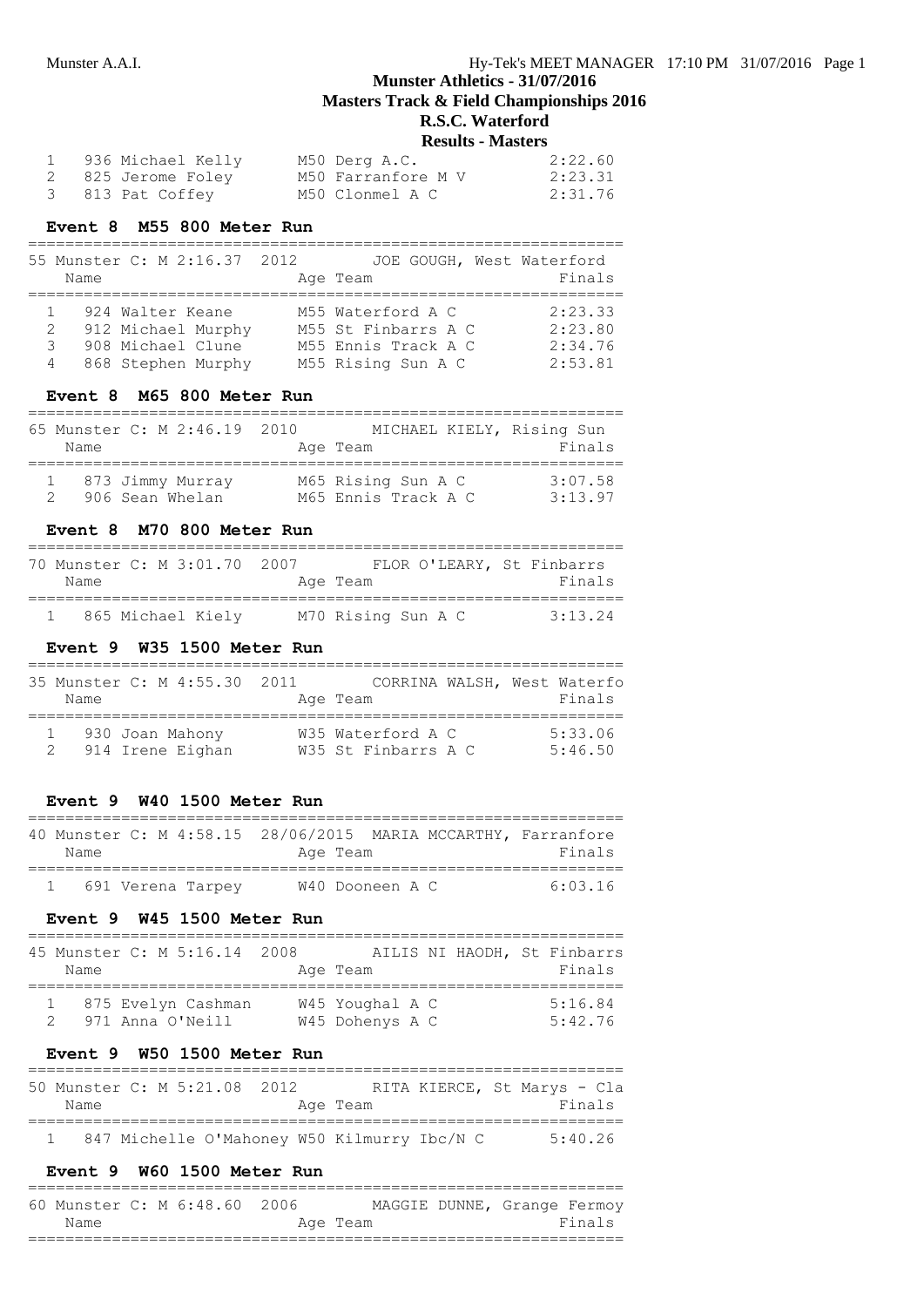# **Munster Athletics - 31/07/2016**

**Masters Track & Field Championships 2016**

# **R.S.C. Waterford**

### **Results - Masters**

| 822 Mary Jennings | W60 Waterford A C   | 6:35.42M |
|-------------------|---------------------|----------|
| 917 Marion Lyons  | W60 St Finbarrs A C | 7:00.18  |

### **Event 10 M35 1500 Meter Run**

|   | Name | 35 Munster C: M 4:18.40 2010 | DERMOT KEARNS, Dooneen<br>Age Team | Finals  |
|---|------|------------------------------|------------------------------------|---------|
|   |      | 919 Brian Swaby              | M35 Waterford A C                  | 4:18.80 |
|   | 2    | 833 Brian Murphy             | M35 Carrick on Suir A C            | 4:30.68 |
|   | 3    | 845 Conor Tierney            | M35 East Cork A C                  | 4:37.11 |
| 4 |      | 921 Tony Quinlan             | M35 Waterford A C                  | 4:43.35 |

### **Event 10 M40 1500 Meter Run**

| Name | 40 Munster C: M 4:17.90 2010                | TONY KELLEHER, Togher<br>Age Team  | Finals              |
|------|---------------------------------------------|------------------------------------|---------------------|
|      | 876 Lawrence Arthur<br>925 Brian O'Sullivan | M40 Derg A.C.<br>M40 Waterford A C | 4:14.44M<br>4:41.44 |

#### **Event 10 M45 1500 Meter Run**

| 45 Munster C: M 4:30.78 2009<br>Name  | NOEL CURTIN, Youghal<br>Age Team            | Finals             |
|---------------------------------------|---------------------------------------------|--------------------|
| 840 Martin Keenan<br>967 Emmet Callan | M45 Sportsworld A.C.Guest<br>M45 Bandon A C | 4:42.01<br>6:01.57 |

### **Event 10 M50 1500 Meter Run**

| Name        | 50 Munster C: M 4:36.90 2007                                | EAMON MCEVOY, Marian<br>Age Team                           | Finals                        |
|-------------|-------------------------------------------------------------|------------------------------------------------------------|-------------------------------|
| 1<br>2<br>3 | 886 Harry O'Brien<br>936 Michael Kelly<br>816 Bernard Feery | M50 West Waterford A C<br>M50 Derg A.C.<br>M50 Fethard A C | 4:45.70<br>4:52.26<br>5:04.63 |

### **Event 10 M55 1500 Meter Run**

|             | Name | 55 Munster C: M 4:38.30 2010                                                    | JOE GOUGH, West Waterford<br>Age Team                                             | Finals                                   |
|-------------|------|---------------------------------------------------------------------------------|-----------------------------------------------------------------------------------|------------------------------------------|
| 2<br>3<br>4 |      | 912 Michael Murphy<br>908 Michael Clune<br>893 Pat Murphy<br>868 Stephen Murphy | M55 St Finbarrs A C<br>M55 Ennis Track A C<br>M55 Eagle A C<br>M55 Rising Sun A C | 5:06.77<br>5:22.09<br>5:42.48<br>6:07.05 |

### **Event 10 M65 1500 Meter Run**

| Name | 65 Munster C: M 6:00.90 2006          | JIM MCMURTY, Middleton<br>Age Team        | Finals              |
|------|---------------------------------------|-------------------------------------------|---------------------|
|      | 1 873 Jimmy Murray<br>906 Sean Whelan | M65 Rising Sun A C<br>M65 Ennis Track A C | 5:29.64M<br>6:33.96 |

### **Event 10 M70 1500 Meter Run**

| 70 Munster C: M 6:12.70 2007 |                   |  |                    | FLOR O'LEARY, St Finbarrs |         |
|------------------------------|-------------------|--|--------------------|---------------------------|---------|
| Name                         |                   |  | Age Team           |                           | Finals  |
|                              |                   |  |                    |                           |         |
|                              | 865 Michael Kiely |  | M70 Rising Sun A C |                           | 6:33.87 |

## **Event 11 W35 3000 Meter Dash**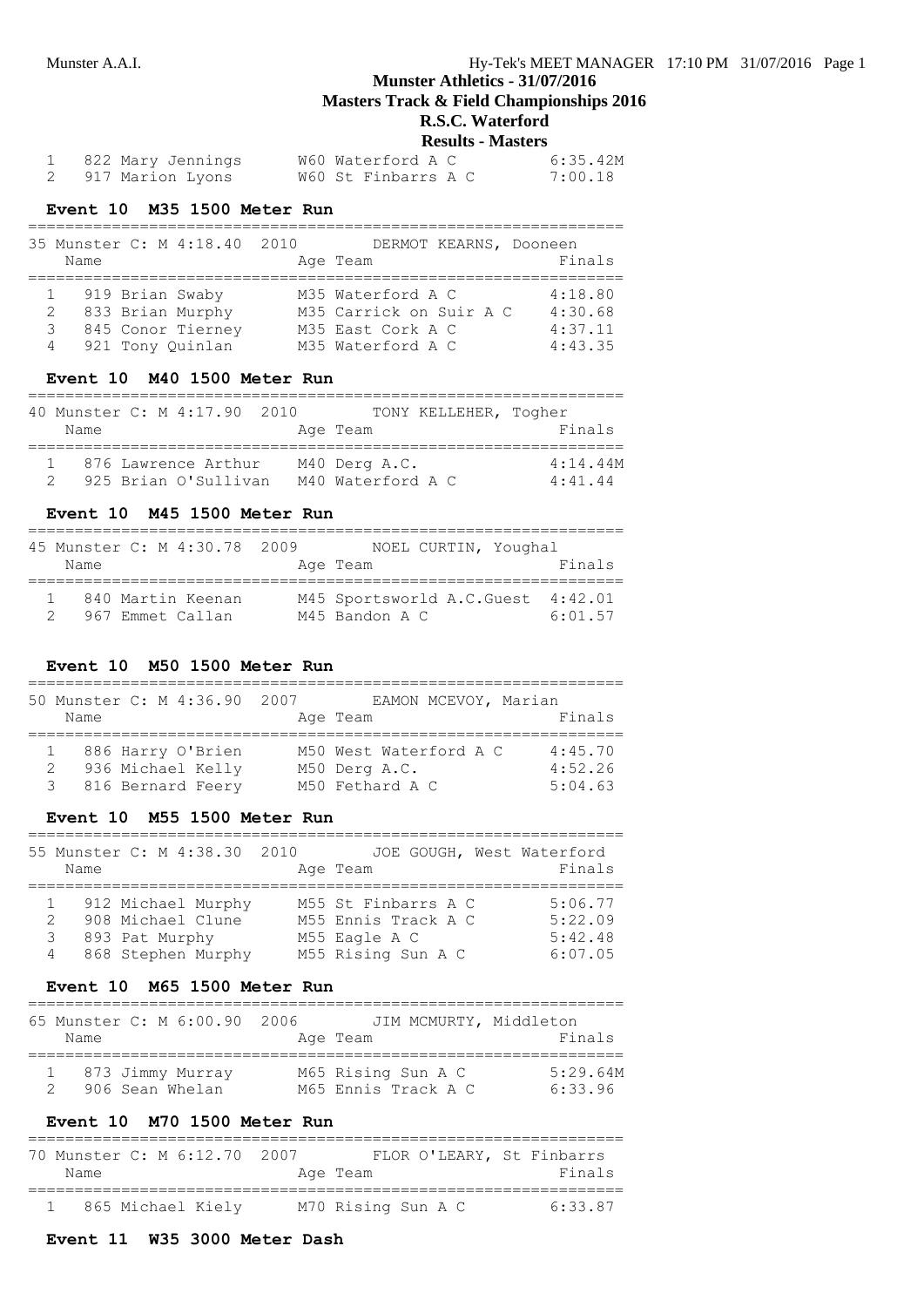#### **Results - Masters**

| 35 Munster C: M 10:27.10 2006<br>Name  | CARMEL MCCARTHY, Bandon<br>Age Team    | Finals               |
|----------------------------------------|----------------------------------------|----------------------|
| 943 Michelle Kenny<br>914 Irene Eighan | W35 Leevale A C<br>W35 St Finbarrs A C | 10:31.65<br>12:01.13 |

### **Event 11 W40 3000 Meter Dash**

| Name   | 40 Munster C: M 10:30.00                                          | 28/06/2015 MARIA MCCARTHY, Farranfore<br>Age Team            | Finals                           |
|--------|-------------------------------------------------------------------|--------------------------------------------------------------|----------------------------------|
| 2<br>3 | 1 954 Sylvia Malone<br>947 Michelle Moloney<br>973 Patricia Barry | W40 Waterford A C<br>W40 Derg A.C.<br>W40 ST Catherines A.C. | 10:42.86<br>13:16.76<br>14:13.29 |

### **Event 11 W45 3000 Meter Dash**

| Name | 45 Munster C: M 10:38.20 2002 | Age Team |                 | CARMEL PARNELL, Leevale | Finals   |
|------|-------------------------------|----------|-----------------|-------------------------|----------|
|      | 971 Anna O'Neill              |          | W45 Dohenys A C |                         | 11:31.83 |

### **Event 11 W50 3000 Meter Dash**

| Name | 50 Munster C: M 10:22.80 2006               | Age Team | CARMEL PARNELL, Leevale | Finals   |
|------|---------------------------------------------|----------|-------------------------|----------|
|      | 847 Michelle O'Mahoney W50 Kilmurry Ibc/N C |          |                         | 11:55.68 |

### **Event 11 W60 3000 Meter Dash**

| Name | 60 Munster C: M 13:49.40 2006 | Age Team |                   | MAGGIE DUNNE, Grange Fermo<br>Finals |  |
|------|-------------------------------|----------|-------------------|--------------------------------------|--|
|      | 822 Mary Jennings             |          | W60 Waterford A C | 13:29.10M                            |  |

### **Event 12 M35 3000 Meter Run**

| 35 Munster C: M 8:53.70 28/06/2015 STUART MOLONEY, Mooreabbey<br>Name                                                                               | Age Team                                                                                                           | Finals                                              |
|-----------------------------------------------------------------------------------------------------------------------------------------------------|--------------------------------------------------------------------------------------------------------------------|-----------------------------------------------------|
| 1 970 Stuart Moloney<br>Tim Twomey<br>$2 \left( \frac{1}{2} \right)$<br>833 Brian Murphy<br>4<br>939 John Fitzgibbon<br>4<br>958 Brian Cuddihy<br>5 | M35 Mooreabbey Milers<br>M35 Leevale A C<br>M35 Carrick on Suir A C<br>M35 Thurles Crokes A C<br>M35 Waterford A C | 9:03.49<br>9:11.10<br>9:26.91<br>9:33.76<br>9:54.67 |

#### **Event 12 M40 3000 Meter Run**

|                    | Name | 40 Munster C: M 9:05.50 2005                           | GARETH BARRY, North Cork<br>Age Team                          | Finals                          |
|--------------------|------|--------------------------------------------------------|---------------------------------------------------------------|---------------------------------|
| $\mathcal{P}$<br>3 |      | 949 Gary Egan<br>927 P.J. Scollard<br>887 Mossie Keogh | M40 An Bru A C<br>M40 Waterford A C<br>M40 West Waterford A C | 9:44.83<br>10:00.23<br>10:07.32 |

#### **Event 12 M45 3000 Meter Run** ================================================================

|      |  | 45 Munster C: M 9:28.10 2005 |          | EUGENE MOYNIHAN, Marian |        |
|------|--|------------------------------|----------|-------------------------|--------|
| Name |  |                              | Age Team |                         | Finals |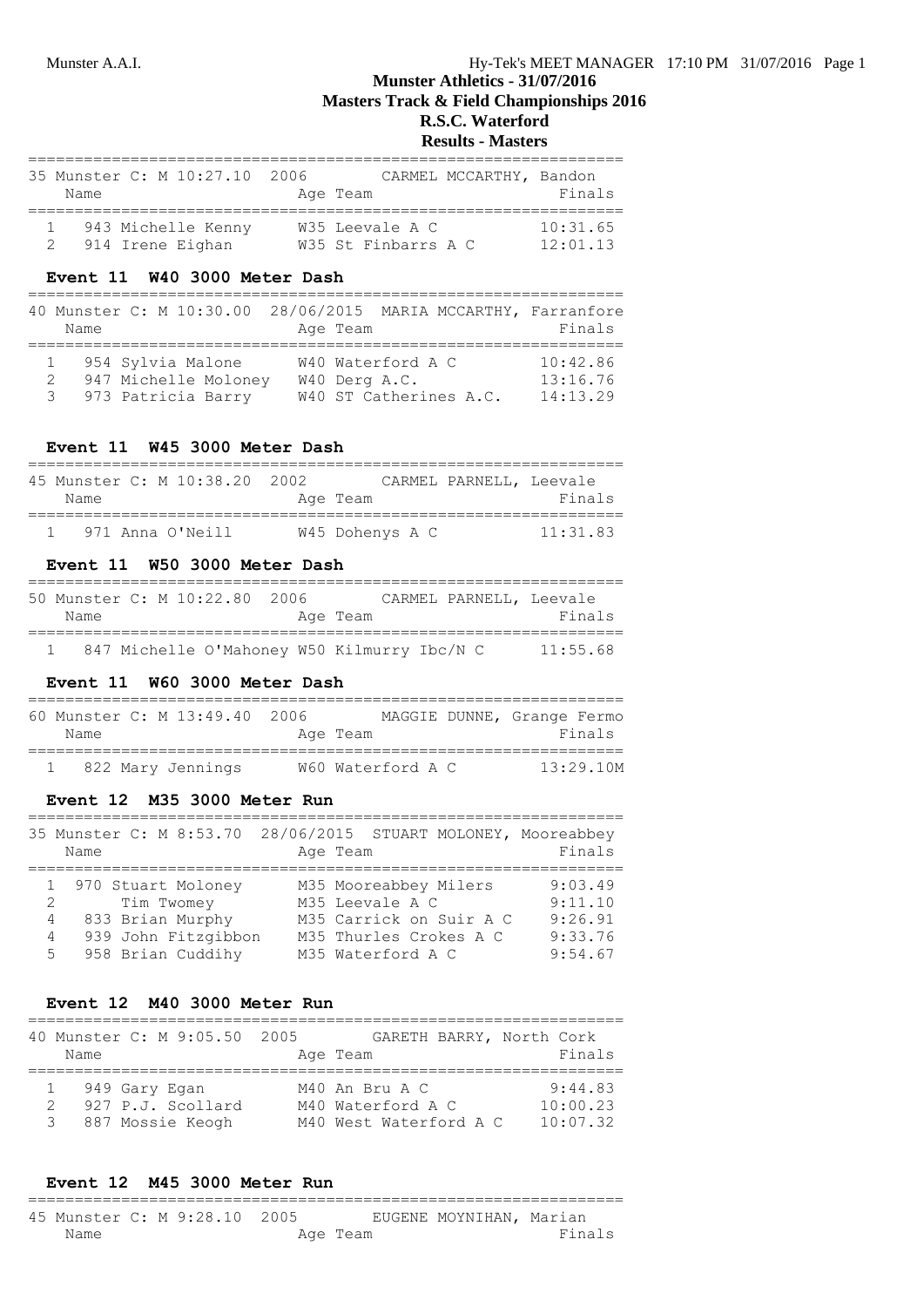#### **Results - Masters**

|  | 1 884 Frank Hayes |                   | M45 East Cork A C | 9:59.34  |
|--|-------------------|-------------------|-------------------|----------|
|  |                   | 878 Brian O'Brien | M45 Derg A.C.     | 11:24.88 |
|  |                   | 967 Emmet Callan  | M45 Bandon A C    | 12:52.29 |

#### **Event 12 M50 3000 Meter Run**

|      | 50 Munster C: M 9:41.60 2005 | EAMON MCEVOY, St Finbarrs |          |
|------|------------------------------|---------------------------|----------|
| Name |                              | Age Team                  | Finals   |
|      | 1 816 Bernard Feery          | M50 Fethard A C           | 10:37.47 |
|      |                              |                           |          |
|      | 888 Ray Hahesy               | M50 West Waterford A C    | 10:40.24 |
|      | 3 885 Denis McCarthy         | M50 East Cork A C         | 11:39.69 |

### **Event 12 M55 3000 Meter Run**

|      |                  | 55 Munster C: M 10:09.96 07/06/2014 JOHN COLLINS, Leevale |          |
|------|------------------|-----------------------------------------------------------|----------|
|      |                  | 55 Munster C: M 10:41.72 28/06/2015 JOHN COLLINS, Leevale |          |
| Name |                  | Age Team                                                  | Finals   |
|      |                  |                                                           |          |
|      | 924 Walter Keane | M55 Waterford A C                                         | 10:49.25 |
| 2    | 948 Tony O'Brien | M55 St Finbarrs A C                                       | 12:54.91 |
|      |                  |                                                           |          |

### **Event 12 M65 3000 Meter Run**

| Name | 65 Munster C: M 11:22.24 2004 | Age Team |                     | TONY BUCKLEY, Gneevequilla<br>Finals |
|------|-------------------------------|----------|---------------------|--------------------------------------|
|      | 906 Sean Whelan               |          | M65 Ennis Track A C | 13:23.41                             |

### **Event 28 M35 3000 Meter Race Walk**

| Name |                    | Age Team          | Finals   |
|------|--------------------|-------------------|----------|
|      | 838 Ross Alexander | M35 Coolquill A C | 14:48.62 |

### **Event 28 M40 3000 Meter Race Walk**

| Name |                | Age Team                           | Finals |
|------|----------------|------------------------------------|--------|
|      | 975 John White | M40 St.Joseph's A C Guest 15:50.53 |        |

### **Event 28 M50 3000 Meter Race Walk**

|                       |  |  |          |  |  | 50 Munster C: M 24:30.98 07/06/2014 TONY GARTLAND, Sli Cualann |
|-----------------------|--|--|----------|--|--|----------------------------------------------------------------|
|                       |  |  |          |  |  | 50 Munster C: M 24:30.98 28/06/2015 TONY GARTLAND, Sli Cualann |
| Name                  |  |  | Age Team |  |  | Finals                                                         |
|                       |  |  |          |  |  |                                                                |
| 1 852 John Joe Lawlor |  |  |          |  |  | M50 St.Joseph's A.C.Guest 15:27.95M                            |
| 2 851 Tony Gartland   |  |  |          |  |  | M50 Sli Cualann A C Guest 17:30.24M                            |

#### **Event 28 M55 3000 Meter Race Walk**

| Name |                    | Age Team        | Finals   |
|------|--------------------|-----------------|----------|
|      | 828 Patrick Murphy | M55 Cstleisland | 13:33.56 |

### **Event 28 M65 3000 Meter Race Walk**

| Name |                                        | Age Team |  | Finals           |  |
|------|----------------------------------------|----------|--|------------------|--|
|      | 817 Miceal McCormack - M65 Fethard A C |          |  | $21 \cdot 31$ 38 |  |